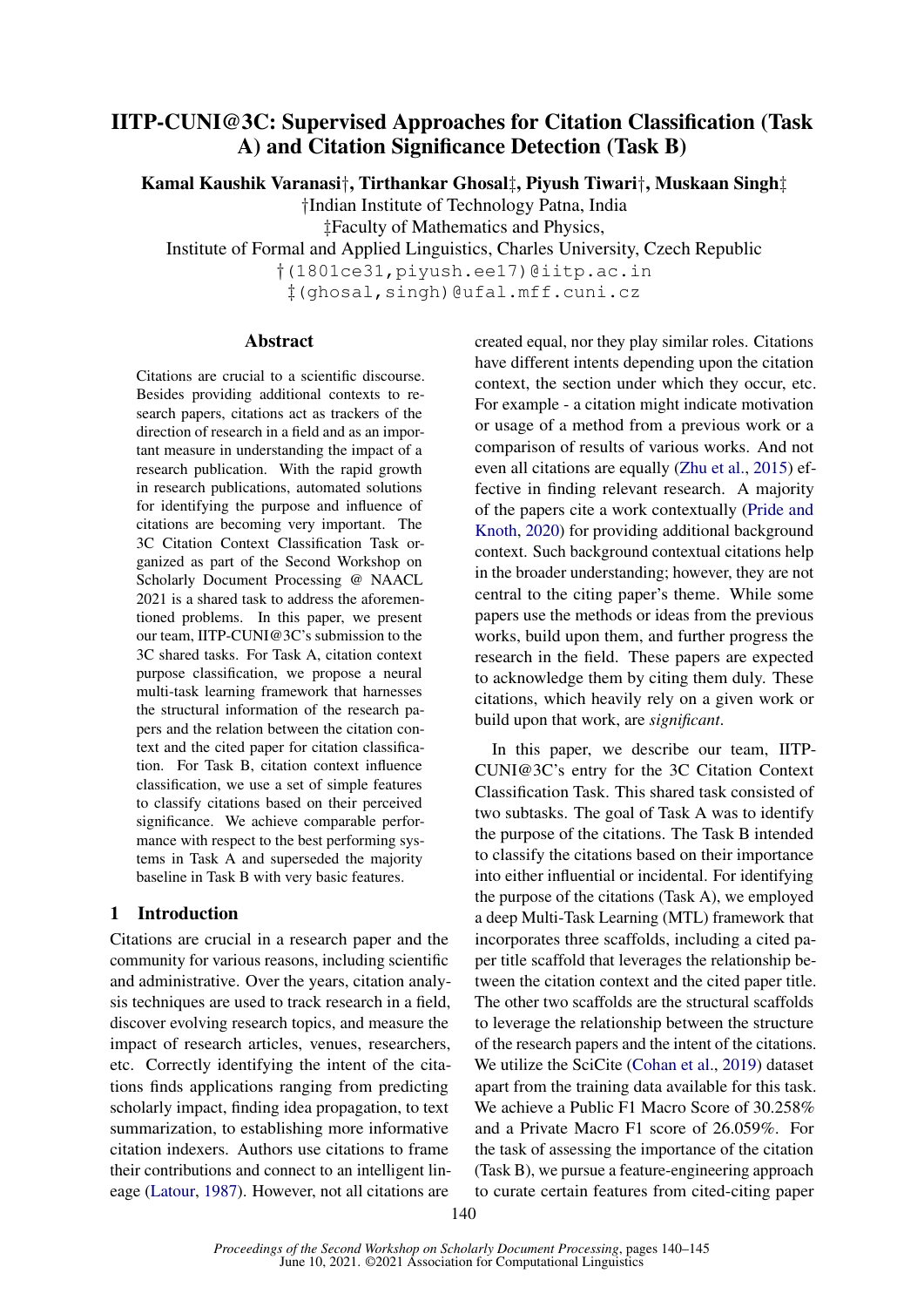pairs. In this task, we achieve a Public F1 Macro Score of 50.396% and a Private Macro F1 score of 53.588%. To guarantee the reproducibility of our solution, our code and pretrained models are available on github. $<sup>1</sup>$ </sup>

# 2 Related Works

One of the early contributions for automated classification of citation intents was from (Garzone and Mercer, 2000), a rule-based system where the authors used a classification scheme with 35 categories. Later on, works included using machine learning systems based on the linguistic patterns of the scientific works. For example, the use of "cue phrases" along with fine-grained location features such as the location of citation within the paragraph and the section in (Teufel et al., 2006). (Jurgens et al., 2018) engineered pattern-based features, topic-based features, and prototypical argument features for the task. Recently, (Cohan et al., 2019) proposed that features based on the structural properties related to scientific literature are more effective than the predefined hand-engineered domain-dependent features or external resources. In this work, we utilize the cited paper information as additional context and leverage the structural information related to the scientific discourse to improve the results.

Measuring academic influence has been a research topic since publications associate with academic prestige and incentives. Several metrics (Impact Factor, Eigen Factor, *h*-index, citation counts, alt metrics, etc.) came up to comprehend research impact efficiently. Still, each one is motivated on a different aspect and has found varied importance across disciplines. Zhu et al. (2015) did pioneering work on academic influence prediction leveraging on citation context. Valenzuela et al. (2015) explored citation classification into *influential* and *incidental* using machine learning techniques.

#### 3 Task and Dataset Description

The 3C Citation Context Classification Shared Task organized as part of the Second Workshop on Scholarly Document Processing @ NAACL 2021 is a classification challenge, where each citation context is categorized based on its purpose and influence. It consists of 2 subtasks:

• Task A: Multiclass classification of citation contexts based on purpose with categories - BACKGROUND, USES, COMPARES CON-TRASTS, MOTIVATION, EXTENSION, and FUTURE.

• Task B: Binary classification of citations into INCIDENTAL or INFLUENTIAL classes, i.e. a task for identifying the importance of a citation

The training and test datasets used for Task A and Task B are the same. The training data and test data consist of 3000 and 1000 instances, respectively. We also use the SciCite (Cohan et al., 2019) dataset for Task A, which includes 11,020 citations and provides a concise classification scheme with three intent categories: BACKGROUND, METHOD, and RESULT\_COMPARISON. The dataset also contains data for the structural scaffolds.

## 4 Methodology

# 4.1 Task A

We propose a Multitask learning framework (Caruana, 1997) with the main task of citation intent classification along with three auxiliary tasks. These tasks help the model to learn optimal parameters for better performance on the main task.

- Section Title Scaffold Task: This task is related to predicting the section under which the citation occurs, given a citation context. In general, researchers follow a standard order while presenting their scientific work in the form of sections. Citations may have different nature according to the section under which they are cited. Hence, the intent of the citation and the section are related to each other. For example, the results-comparison related citations are often cited under the Results section.
- Citation Worthiness Scaffold Task: This task is related to predicting whether a sentence needs a citation or not, i.e. it is the task of classifying whether a sentence is a citation text or not.
- Cited Paper Title Scaffold: Sometimes a citation context might not be enough to correctly predict the intent of the citation. In such cases, information from the cited paper like the abstract of the paper, title of the paper, etc may provide some additional context that can assist in identifying the intent behind the citation. This auxiliary task helps the model to

<sup>1</sup>https://github.com/vkk1710/ IITP-NAACL-SDP-3C-Shared-Task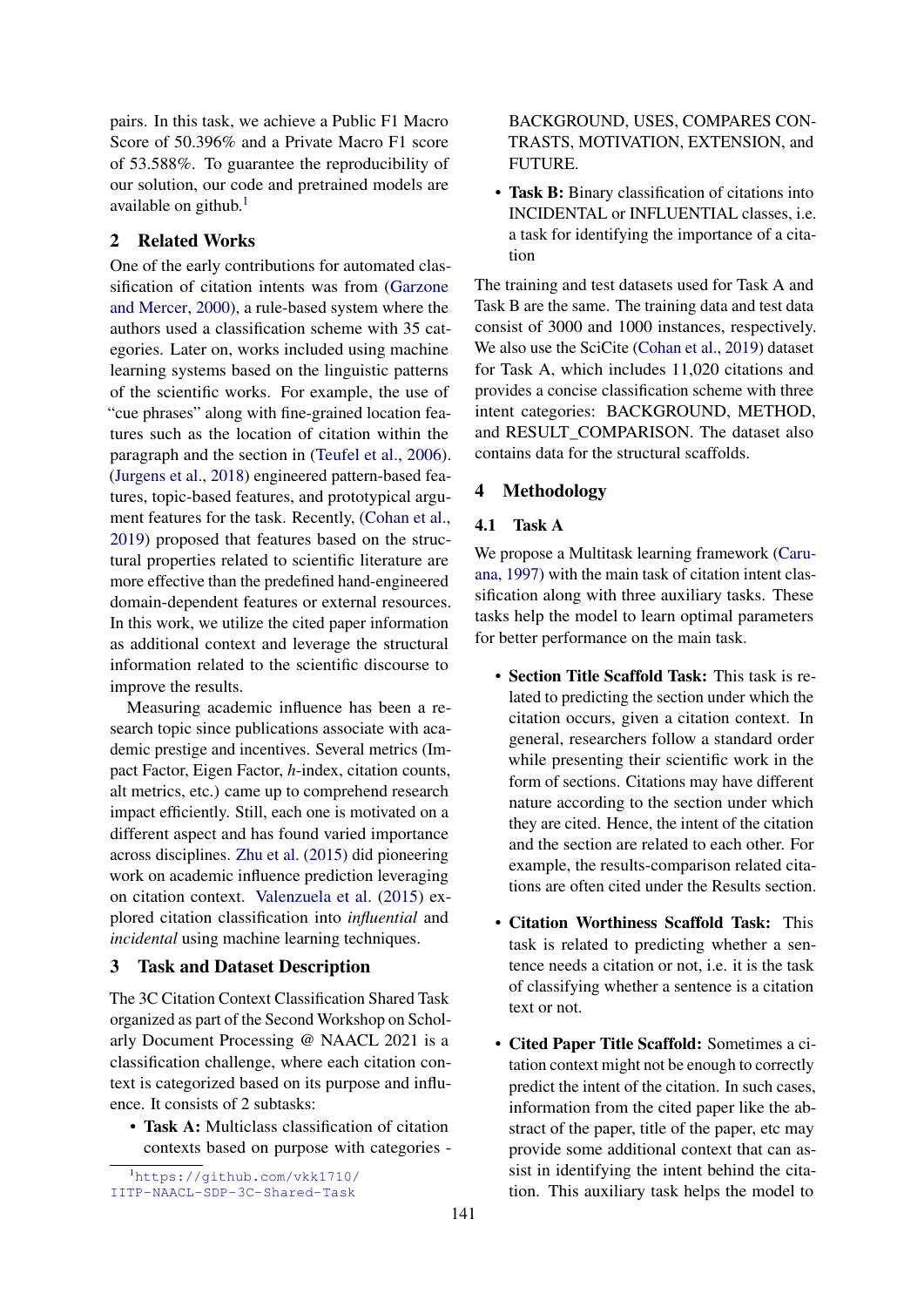

Figure 1: The architecture of our proposed model for Task A. The main task MLP is for prediction of citation intents (top left) followed by three MLPs for section title, citation worthiness, and cited paper title scaffolds.

learn these nuances by leveraging the relationship between the citation context and the cited paper.

Our model architecture is shown in Figure 1. Let C be the tokenized citation context of size n. We pass it onto the SciBERT (Beltagy et al., 2019) model with pre-trained weights to get the word embeddings of size  $(n, d_1)$  i.e. we have the output as  $x = \{x_1, x_2, x_3, \dots, x_n\}$  where  $x_i \in R^{d_1}$ . Then we use a Bidirectional long shortterm memory (Hochreiter and Schmidhuber, 1997) (BiLSTM) network with a hidden size  $d_2$  to get an output vector h of size  $(n, 2d_2)$ .

$$
h_i = [LSTM(x, i); LSTM(x, i)] \qquad (1)
$$

We pass h to the dot-product attention layer with query vector w to get an output vector z which represents the whole input sequence

$$
\alpha_i = softmax(w^T h_i) \tag{2}
$$

Here,  $\alpha_i$  represents the attention weights.

$$
z = \sum_{i=1}^{n} \alpha_i h_i \tag{3}
$$

For each task, we use a Multi Layer Perceptron (MLP) followed by a softmax layer to obtain the class with the highest class probability. Each MLP consists of a series of dense layers, a dropout (Srivastava et al., 2014) layer and a RELU (Nair and Hinton, 2010) activation layer. The parameters of a task's MLP are the specific parameters of that task and the parameters in the lower layers (parameters till the attention layer) are the shared parameters.

We pass the vector z to m MLPs related to the m tasks with  $Task_1$  as the main task and  $Task_i$  as the m-1 scaffold tasks, where  $i \in [2, m]$ , to get an output vector  $y = \{y_1, y_2, y_3, \dots, y_m\}.$ 

$$
y_i = softmax(MLP_i(z))
$$
 (4)

We compute the loss function as :

$$
L = \sum_{(x,y)\in D_1} L_1(x,y) + \sum_{i=2}^m \lambda_i \sum_{(x,y)\in D_i} L_i(x,y)
$$
\n(5)

Where  $D_i$  is the labeled dataset corresponding to  $task_i$ ,  $\lambda_i$  is the hyperparameter that specifies the sensitivity of the model to each specific task,  $L_i$  is the loss corresponding to  $task_i$ .

In each training epoch, we formulate a batch with an equal number of instances from all the tasks and calculate the loss as specified in Equation 5, where  $L_i = 0$  for all the instances of other tasks,  $task_k$  where  $k \neq i$ . We use the AdaDelta optimizer for updating the parameters after backpropagation. The training is done in two stages:

- Training on the SciCite dataset: We only use the two structural scaffolds which are - 1. Citation Worthiness scaffold, 2. Section Title scaffold, while turning off the Cited Paper Title scaffold (i.e. we freeze the parameters related to the MLP of this task).
- Fine-tuning on the 3C train dataset: We only use the Cited paper title scaffold while turning off the other two scaffolds (freezing the task-specific parameters of the other two scaffolds).

We use the pre-trained SciBERT scivocab uncased model trained on a corpus of 1.14M papers and 3.1B tokens to get the 768-dimensional word embeddings. We have tuned the hyperparameters  $\lambda_i$  based on the performance on the validation set.

#### 4.2 Task B

To identify significant citations, we pursue a feature-engineering approach to curate several features from cited-citing paper pairs. The objective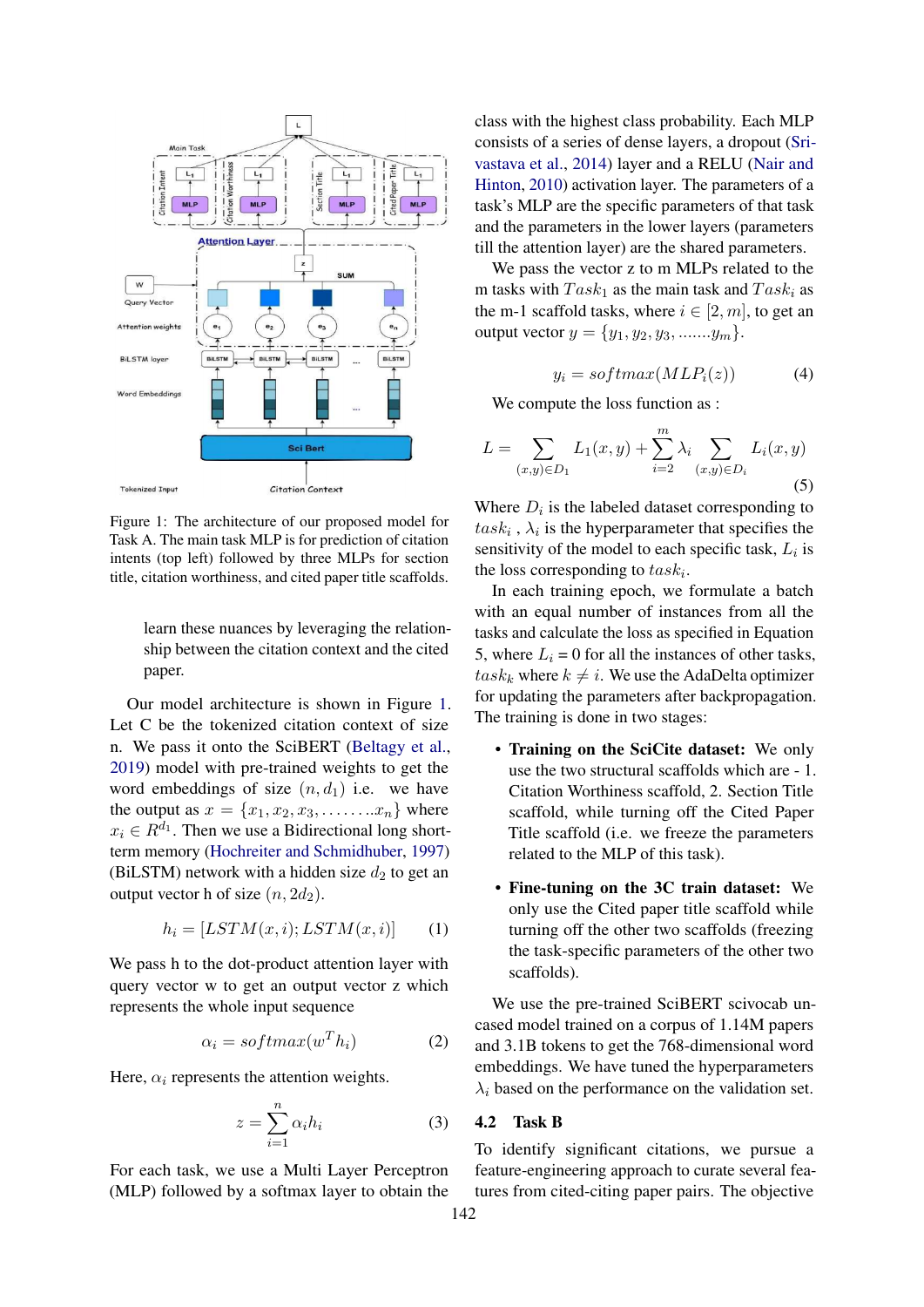is to classify the citations received by a given paper into INCIDENTAL or INFLUENTIAL. We use the following features for our approach:

- 1. *tf-idf* features: We calculate the cosine similarity between the tf-idf representations of the 1. Titles of cited and citing papers and 2. Citance and the title of the cited paper. Citances are sentences containing the citations in the citing paper. Cited paper titles may contain the contribution/purpose statements of a given paper. Hence similarity with citances may construe that the cited paper may have been used significantly in the current paper.
- 2. WMD features: We measure the Word Mover's Distance (Kusner et al., 2015) between the 1. Title of citing & cited paper, 2. Citance and the title of citing paper, and 3. Citance and the title of cited paper. The intuition is to understand the similarity among the titles of citing/cited papers and the citance in the semantic space.
- 3. VADER (Gilbert and Hutto, 2014) Polarity Index - Positive, Negative, Neutral, Compound: We measure the VADER polarity index to quantify the intensity of the positive/negative emotion of the citance text.
- 4. Keyword Overlap: We compare the number of common keywords between 1. Title of citing & cited paper and 2. Citance and the title of cited paper.
- 5. Length of Citance and Title of cited paper: We compute the length (in words) of the Citance and the Title of the cited paper. Intuition is that if the citing paper has spent many words on the cited article, it may have significantly cited the corresponding article.
- 6. Self Citation: We check if the authors of the citing and cited paper are the same. This might be the case of self-citation or can also signal the extension of the work.

We train various machine learning algorithms (like SVM, KNN, Decision Tree, Random Forest and XGBoost) on the features generated and compare the results. We found out that the Random Forest classifier performs better than all the other classifiers on the validation data. So we use the Random Forest classifier as our best model for our submission in Task B.

# 5 Results

Table 1 and 2 show the public and private leaderboard scores for each of our submissions for Task A and Task B respectively. For Task A, we analyze the impact of different scaffolds on the performance of the model on the main task. From these experiments, it is evident that each scaffold helps the model to learn the main task more effectively. For Task B, we analyze different machine learning algorithms and choose the model that performs the best on our validation data. We have also analyzed the impact of including each feature on the performance of the model. In Task A, we ranked 6th (difference of 0.009 in the final Private F1 score between our model and the best performing system) and we ranked 17th in Task B (difference of 0.0644 in the final Private F1 score between our model and the best performing system).

# 6 Analysis

Figure 2 and 3 show the confusion matrix of our proposed model on the validation data (400 instances) for Task A and Task B respectively. We investigate the type of errors made by our proposed model on the validation data for both tasks. We found out that for Task A, our model makes many false-positive errors in the BACKGROUND category. To overcome this problem of overfitting, we decided to use some oversampling techniques like SMOTE, but we still did not get any significant improvements. We also found out that some errors are due to ambiguity in the citation context as well as the title of the cited paper. We can avoid them by providing some additional context apart from the cited paper title information (for example, providing abstract from the cited paper, etc). Figure 4 shows the significance of each feature in terms of information gain for Task B. We can see that the Word Mover's Distance (measures semantic similarity) features are the most contributing, unlike the VADER (measures sentiment intensity) and the lexical *tf-idf* features. This trend might be true because in general, research articles have a style of writing that involves significantly less subjective content and follows a more objective discourse. Hence, measurement of semantic similarity becomes the most important feature. We are yet to try many crucial features, but the current list of very simple features that we employed performed better than the majority baseline.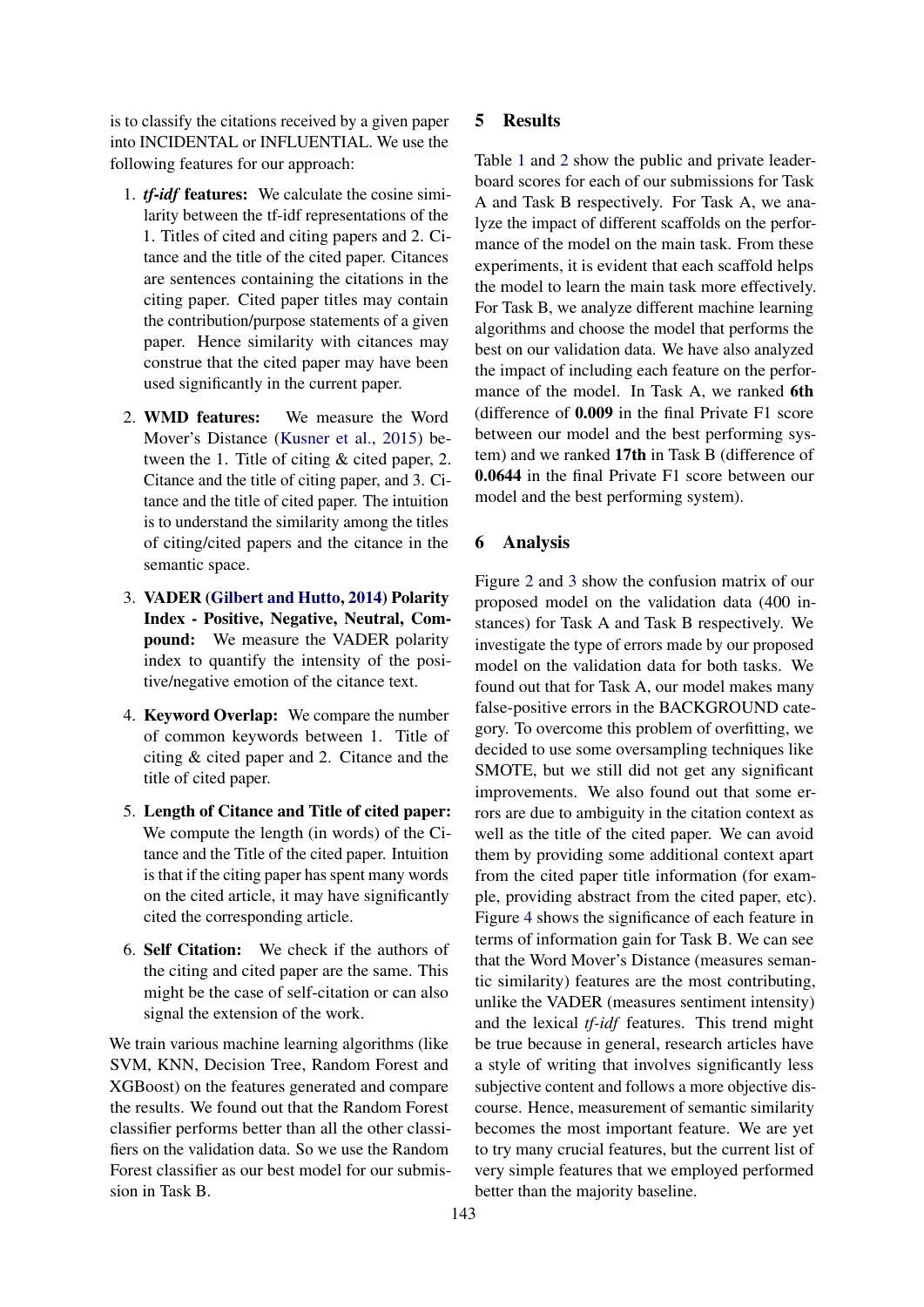| Model                                                                          | <b>Public F1</b> | <b>Private F1</b> |
|--------------------------------------------------------------------------------|------------------|-------------------|
| BiLSTM + Attention (with SciBERT)                                              | 0.20910          | 0.20790           |
| BiLSTM-Attn + Section Title scaff. + Cited Paper Title scaff. (with SciBERT)   | 0.23008          | 0.25617           |
| BiLSTM-Attn + Section Title scaff. + Cit. Worthiness scaff. (with SciBERT)     | 0.24958          | 0.22335           |
| BiLSTM-Attn + Cit. Worthiness scaff. + Cited Paper Title scaff. (with SciBERT) | 0.27965          | 0.26533           |
| BILSTM + Attention (with SciBERT) + three scaffolds (Our best model)           | 0.30258          | 0.26059           |
| <b>3C Task A Best Submission</b>                                               | 0.33874          | 0.26973           |
| <b>Majority Baseline</b>                                                       | 0.11938          | 0.11546           |

Table 1: Public and private leaderboard macro f1-scores for citation context classification based on purpose (Task A)

| Model                                                         | <b>Public F1</b> | <b>Private F1</b> |
|---------------------------------------------------------------|------------------|-------------------|
| <b>Our Best Model (with all features)</b>                     | 0.50396          | 0.53588           |
| Our Model (with all features except self citation feature)    | 0.47056          | 0.4878            |
| Our Model (with all features except tf-idf features)          | 0.4957           | 0.51165           |
| Our Model (with all features except WMD features)             | 0.49925          | 0.53758           |
| Our Model (with all features except VADER features)           | 0.49502          | 0.53351           |
| Our Model (with all features except length features)          | 0.49101          | 0.53281           |
| Our Model (with all features except keyword overlap features) | 0.47288          | 0.52898           |
| <b>3C Task B Best Submission</b>                              | 0.60699          | 0.60025           |
| Majority Baseline                                             | 0.30362          | 0.32523           |

Table 2: Public and private leaderboard macro f1-scores for citation context classification based on influence (Task B)



Figure 2: Confusion matrix showing the classification errors of our best model on the validation data (size: 400) for Task A.



Figure 3: Confusion matrix showing the classification errors of our best model on the validation data (size: 400) for Task B.



Figure 4: Feature Significance Graph for Task B.

# 7 Conclusion and Future Work

In this work, we demonstrate our team IITP-CUNI@3C's submission to the 3C Citation Context Classification Task that includes two shared tasks. For Task A, we show that the structural information related to a research paper and additional context (title information) of the cited article can be leveraged to classify the citation intent effectively. For Task B, we use some simple features in a traditional machine learning setup to identify how significantly a paper cites the other. A future line of research would be to use the abstract and full-text information of the cited-citing paper pairs as additional contextual information.

#### References

Iz Beltagy, Kyle Lo, and Arman Cohan. 2019. Scibert: A pretrained language model for scientific text. *arXiv preprint arXiv:1903.10676*.